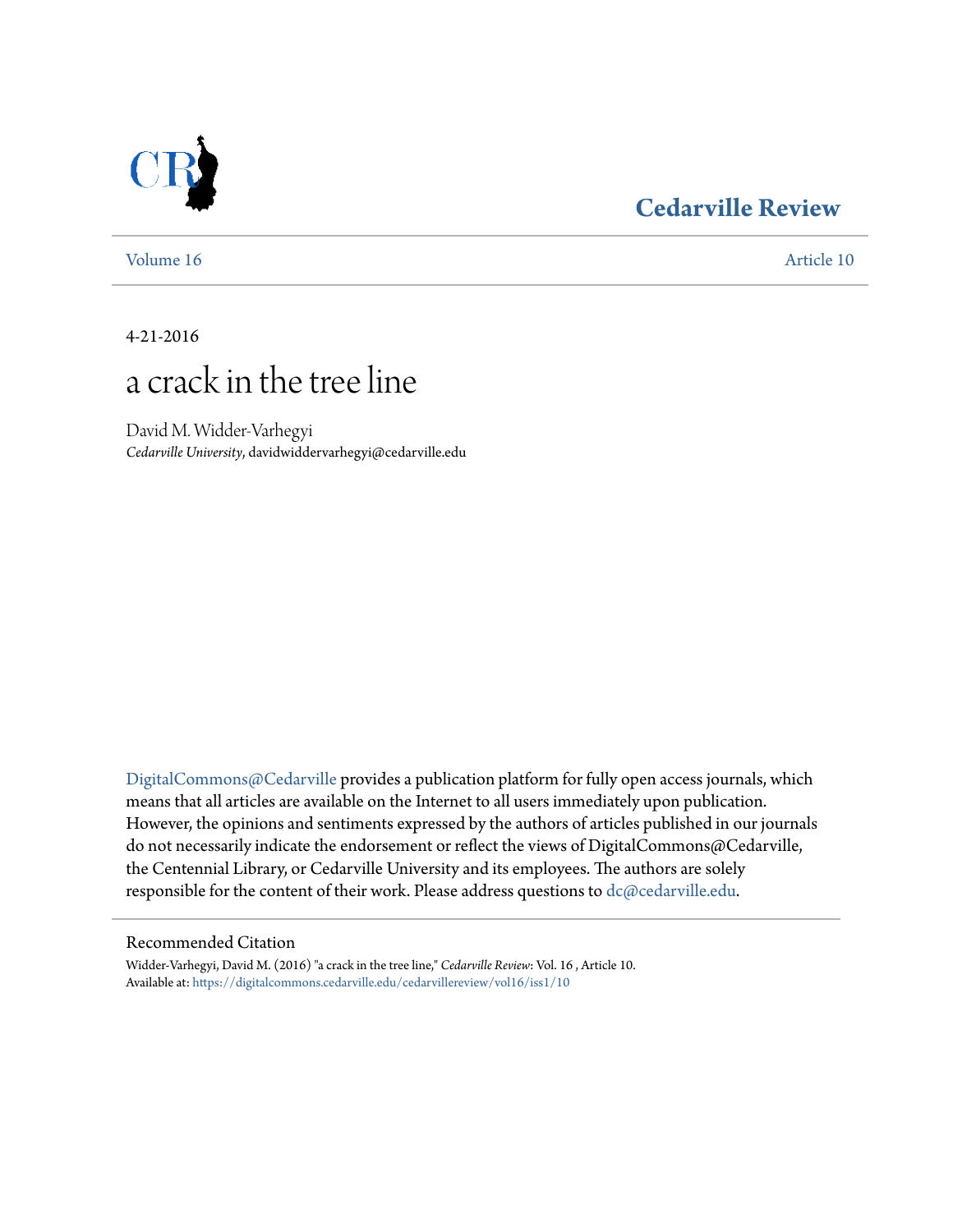## a crack in the tree line

Browse the contents of [this issue](https://digitalcommons.cedarville.edu/cedarvillereview/vol16/iss1) of *Cedarville Review*.

**Creative Commons License**  $\bigcirc$   $\circ$ 

This work is licensed under a [Creative Commons Attribution-Noncommercial-No Derivative Works 4.0](http://creativecommons.org/licenses/by-nc-nd/4.0/) [License.](http://creativecommons.org/licenses/by-nc-nd/4.0/)

**About the Contributor (Optional)** I equate myself with a tomato plant in process.

Follow this and additional works at: [https://digitalcommons.cedarville.edu/cedarvillereview](https://digitalcommons.cedarville.edu/cedarvillereview?utm_source=digitalcommons.cedarville.edu%2Fcedarvillereview%2Fvol16%2Fiss1%2F10&utm_medium=PDF&utm_campaign=PDFCoverPages)



This fiction is available in Cedarville Review: [https://digitalcommons.cedarville.edu/cedarvillereview/vol16/iss1/10](https://digitalcommons.cedarville.edu/cedarvillereview/vol16/iss1/10?utm_source=digitalcommons.cedarville.edu%2Fcedarvillereview%2Fvol16%2Fiss1%2F10&utm_medium=PDF&utm_campaign=PDFCoverPages)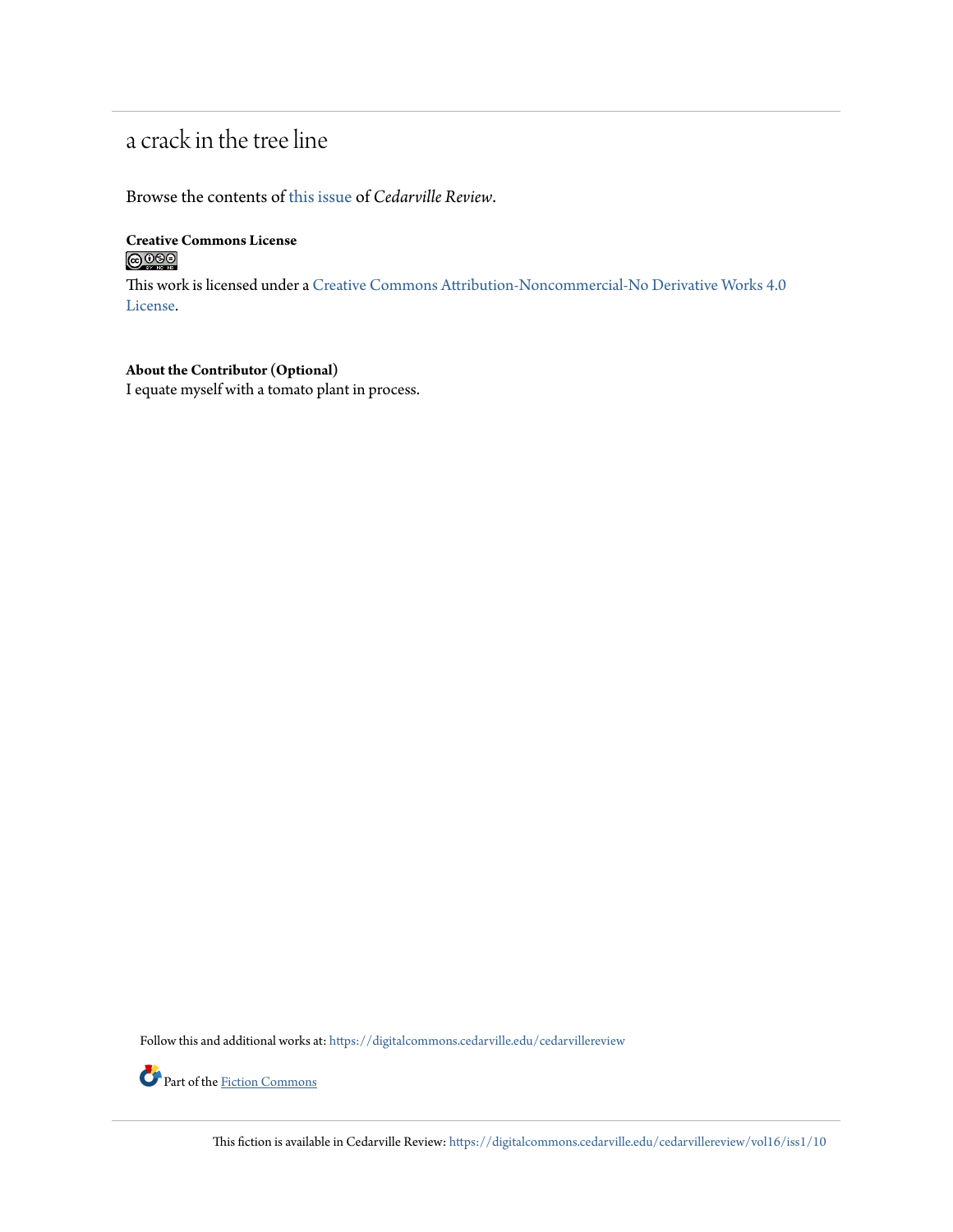# a crack in the treeline

### *fiction By David Widder-Varhegyi*

Mother and Father like to play tricks. On a day like today—the day Traf stopped heaving for good—you go the whole 16 not knowing whether it's morn time, noon time, or even time. All day long it just hangs around like a stray cat, not coming and not going. It just hangs, limp, time waiting on us to decide it's tomorrow.

PROSE 21 My brothers and I run naked, darting through the house, out the front door, and as far as our imaginations allow. "Tomorrow," says my father from his reading chair, "Tomorrow I'm planting a tree line around the whole lot." My mother, she loves my father. She loves his rashes.

Today, who couldn't love my father; I even try squinting my eyes in concentration. This is what I come up with: he smoked like a man who had every comfort in himself.

Deer start the cat and my eyes follow the tree line until it cracks. My brother gets a whooping when he drops the eggs. Breakfast will be milk and bread today. I follow the deer through the crack and I start to cry. "How long has it been?" There have been no christ-mas-es, that I can recall, where that space in the corner found itself inhabited by the fresh cut tree.

Still, some force long asunder keeps my eyes fixed. There they are.

"Why are your eyes leaking?" "Hush, boy." "Why?" "Go back and play." "Mommy's dead."